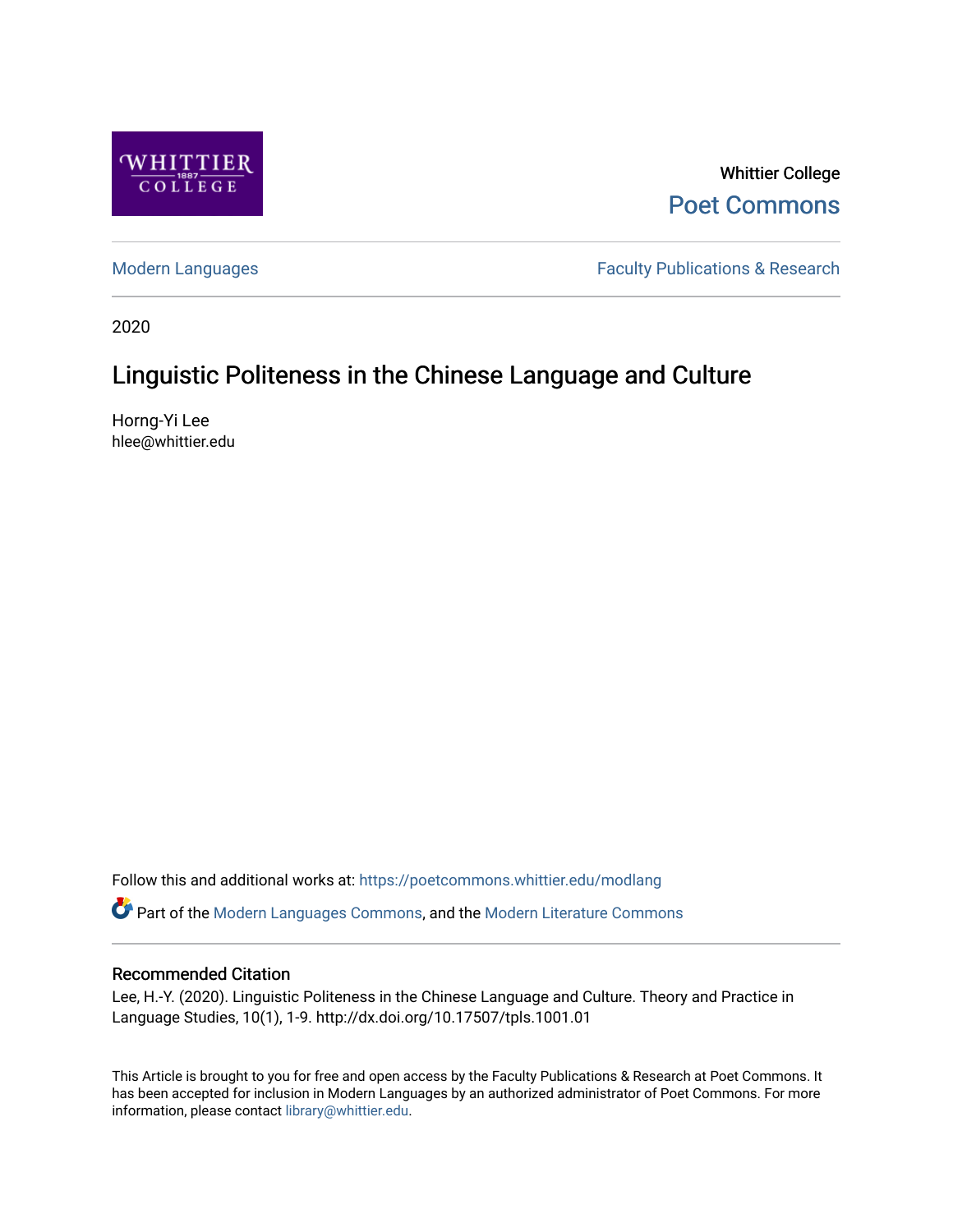# Linguistic Politeness in the Chinese Language and Culture

Horng-Yi Lee

Department of Modern Languages and Literatures, Whittier College, Whittier, CA, USA

*Abstract***—This paper aims to explore the cultural foundations of polite speech and analyze its usage and practice in modern Chinese. A language mirrors the culture it is associated with. Grounded in the Chinese tradition and the teachings of Confucianism, the emphasis on rites, propriety and humility led to the development of polite language from the early imperial time. Because of the absence of related syntactic features, Chinese linguistic politeness is predominantly manifested on the lexical level. A rich array of decorous terms and expressions has been evolved accordingly to express courtesy or respect either verbally or in formal writing. In general, the lexicon of politeness can be classified into four major categories, namely, honorifics, humble language, courteous speech, and euphemisms.** 

*Index Terms***—Chinese, politeness, honorifics, humble language, euphemisms, culture**

#### I. INTRODUCTION

The presence of well-mannered citizens is an icon of a civilized society. To be polite is an attitude as well as a universal social norm. It is essential in maintaining good interpersonal relationship and a harmonious society. Being aware of politeness also plays a significant role in effective cross-cultural communication.

Politeness can be achieved by either verbal or non-verbal behaviors. In the United States, polite speech can be not asking embarrassing questions about one's personal life, or using courteous expressions to inform people before certain actions take place. Other than the linguistic practice, physical gestures also serve to convey politeness or deference to the receiver. For example, keeping proper personal space or holding the door for the person next to you to enter is viewed as mannerly in American culture. In Chinese or East Asian cultures, people bow to elders, superiors or others when appropriate in order to give respect or show appreciation; use both hands to receive business cards or presents from others to express gratitude and to display good manners; or bend over slightly while shaking hands with guests to extend welcome greetings.

From the perspective of sociology and sociolinguistics, politeness is associated with *face* (Goffman, 1955, 1967). *Face*, according to Goffman, is the positive image or impression you want to present in front of others in social interactions; and the image you want people to observe might vary depending on the context. Taking Goffman's theory as a foundation, Brown and Levinson (1978) further proposed a framework that politeness stems from the concept of positive and negative face with the goal to safeguard interpersonal relation and to avoid or minimize face-threatening activities. Positive face is the need for self-image to be accepted, appreciated and approved by others; while negative face is the desire to be free from intrusion or not to be imposed on by others which is based on the assumption that people respect each other's privacy. Accordingly, behaviors such as complimenting one's work or showing sympathy demonstrate positive politeness, respecting other people's desire for privacy and leaving them alone involves negative politeness.

Although Goffman did not disclose the source of *face*, it depicts certain aspects of the notion of *face* and face-work that exists in Chinese culture (Hu, 1944; Gu, 1990). *Face*, *lian* or *mianzi* in Chinese, is an intricate and abstract concept which does not have precise translation in English. It generally renders as one's "reputation", "prestige", "dignity", or "honor". Everyone wants to "have face" (*you mianzi*) in front of others. People act in accordance with propriety to "gain face" for themselves and to save or give "face" (*gei mianzi*) to honor others in social interaction. If one talks or behaves indecorously and embarrasses oneself or others in public, both parties then run the risk of "losing face" (*diulian* or *mei mianzi* ).

While it might be true in elucidating the instrumental drive or purpose of being polite from the Western viewpoint, the *Face* theory does not give the full picture of politeness in the Chinese language and culture. From the Chinese perspective, politeness is conceptualized and deeply rooted in its long tradition, and is a core substance of behavioral norms.

#### II. FUNDAMENTALS OF POLITENESS IN THE CHINESE TRADITION

Language plays a vital role in transmitting culture. The study of a language enables the learner to explore and appreciate the related culture. The famous Sapir and Whorf hypothesis (Whorf, 1956) suggested that the structure of a language determines the thought and perception of its speakers. On the other hand, it can be argued that language and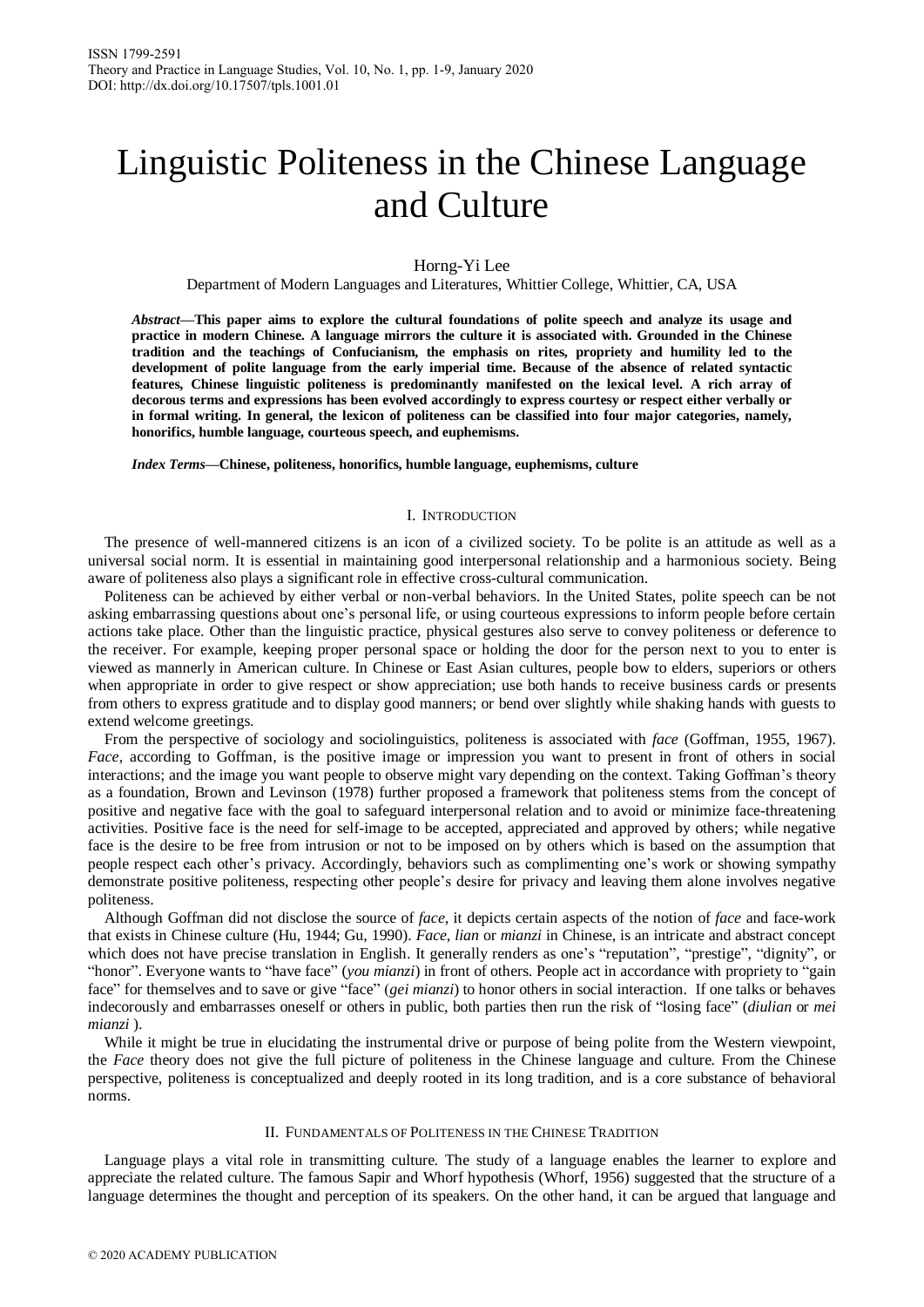culture are intercorrelated, that our thoughts shape cultural patterns which, in turn, have significant impact on the formation of language as well as the words people use or choose.

The concept of politeness in the Chinese tradition and its practice in the language primarily stem from two important teachings of the Confucian doctrine, namely *Li* and humility.

### *A. The Concept of Li* 禮

Confucianism has been the mainstream of Chinese philosophy since the Han dynasty (206 BC - AD 220). *Li* 禮, one of the core values in the Confucian code of ethics, is a collective term and generally refers to "ritual", "propriety", "ceremonial", "etiquette", "protocol" or, in a broader sense, good manners or good conduct. Prior to the time of Confucius, a system of moral principles with protocol as its foundation was set up to regulate daily life. Later in the Eastern Zhou dynasty (770-221 BC), the era when Confucius was born (551-479 BC), the political power of the central government declined sharply and all the feudal vassals contended for the control of the empire. Resultantly the formalities and rites previously established collapsed. Vexed by the political and societal upheaval, Confucius advocated for and placed great emphasis on *Li* with the aim of preserving good social order, stability and harmony.

In the *Analects* (論語 *Lunyu*), a book composed of texts on the teaching and thoughts of Confucius as well as dialogues between Confucius and his disciples, a number of its sections are devoted to the discussion of *Li*. For example: (1) 不學禮, 無以立. (論語, 季氏 16.13)

- If you do not study the rituals, your character cannot be established and there is no basis to gain a footing in society. (*Analects*, 16.13)
- (2) 子曰: 克己復禮為仁. (論語, 顏淵 12.1)

Confucius said: "To subdue oneself and return to propriety is perfect virtue." (*Analects*, 12.1)

- (3) 子曰: 恭而無禮則勞, 慎而無禮則葸, 勇而無禮則亂,直而無禮則絞. (論語, 泰伯 8.2) Confucius said: "Deference not bounded by the rules of propriety becomes tiresomeness; carefulness without propriety becomes timidity; boldness not bounded by the rules of propriety becomes insubordination, straightforward and outspoken without propriety becomes rudeness and harshness." (*Analects*, 8.2)
- (4) 子曰: 道之以政, 齊之以刑, 民免而無恥; 道之以德, 齊之以禮, 有恥且格. (論語, 為政 2.3) Confucius said: "If people are led by government policies and laws, and are regulated by means of punishment, they will try to avoid the punishment but have no sense of honor or shame. If they are led by moral force and keep order by the rules of propriety, they will have a sense of shame, and will come to good" (*Analects*, 2.3)

The excerpts quoted above illustrate the importance of *Li* in fulfilling self-cultivation and establishing social order. *Li* functions to regulate and rectify social behavior. Being reverent, circumspect, brave and forthright are good character traits, but should be restrained by *Li* to reach the principle of *golden mean*, a major canon of conduct in Confucianism. To subdue oneself and return to propriety enables a person to get a footing and cultivate oneself approaching the perfect virtue *Ren*  $\Box$  (benevolence), the ultimate aim and the core thought of Confucian philosophy. With *Li*, one would behave properly in any situation. Quotation (4) manifests the expectation or admonition to the ruling classes that social harmony can only be attained by moral suasion and by the teaching of rules of propriety to people, while law and punishment are served as the minimum supports. Undoubtedly, to establish an affluent society with courteous citizens (富而好禮 *fu er hao li*) should be the mission a government strives to achieve.

In addition to the *Analects*, another major resource on *Li* is the *Book of Rites* (禮記 *Liji*), one of the five classics of the Confucian canon. Composed of forty-nine chapters, it is a collection of texts describing social norms, rules of propriety and a variety of ceremonial rites of the Zhou dynasty (1046-221 BC). In the very first chapter *Quli,* it delineates the essence of *Li*:

(5) 道德仁義, 非禮不成, […] 是以君子恭敬撙節退讓以明禮. (禮記, 曲禮, 上)

Virtue, benevolence, and righteousness cannot be fully carried out without the rules of propriety. […] therefore, the superior man is respectful and reverent, assiduous in his duties and not going beyond them, retiring and yielding, thus illustrating the principle of propriety. (*Book of Rites*, *Quli,* part 1)

(6) 禮尚往來,往而不來,非禮也; 來而不往, 亦非禮也. 人有禮則安, 無禮則危. 故曰: 禮者不可不學也. (禮記, 曲

禮, 上)

What the rules of propriety value is that of reciprocity. If I give a gift and nothing comes in return, this is contrary to propriety; if the thing comes to me, and I give nothing in return, that is also contrary to propriety. If people observe the rules of propriety, they are in a condition of security; if they do not, they are in one of danger. Hence there is the saying "The rules of propriety should by no means be left unlearned." (*Book of Rites*, *Quli,* part 1)

*Li* is not only a conceptual framework but also requires putting into practice. Passages (5) and (6) highlight the importance of practicing *Li* in the social life. The reciprocity of giving and repaying is an example of basic courtesy that illustrates the omnipresence of *Li* in everyday life. *Li* prescribes the appropriateness of social behaviors. People would live with peace of mind if rituals and etiquette are observed and followed, otherwise the society would be in commotion. Moreover, those who are "well-educated and achieve proper mannerism" (知書達禮 *zhishu dali*) always receive high praise and admiration.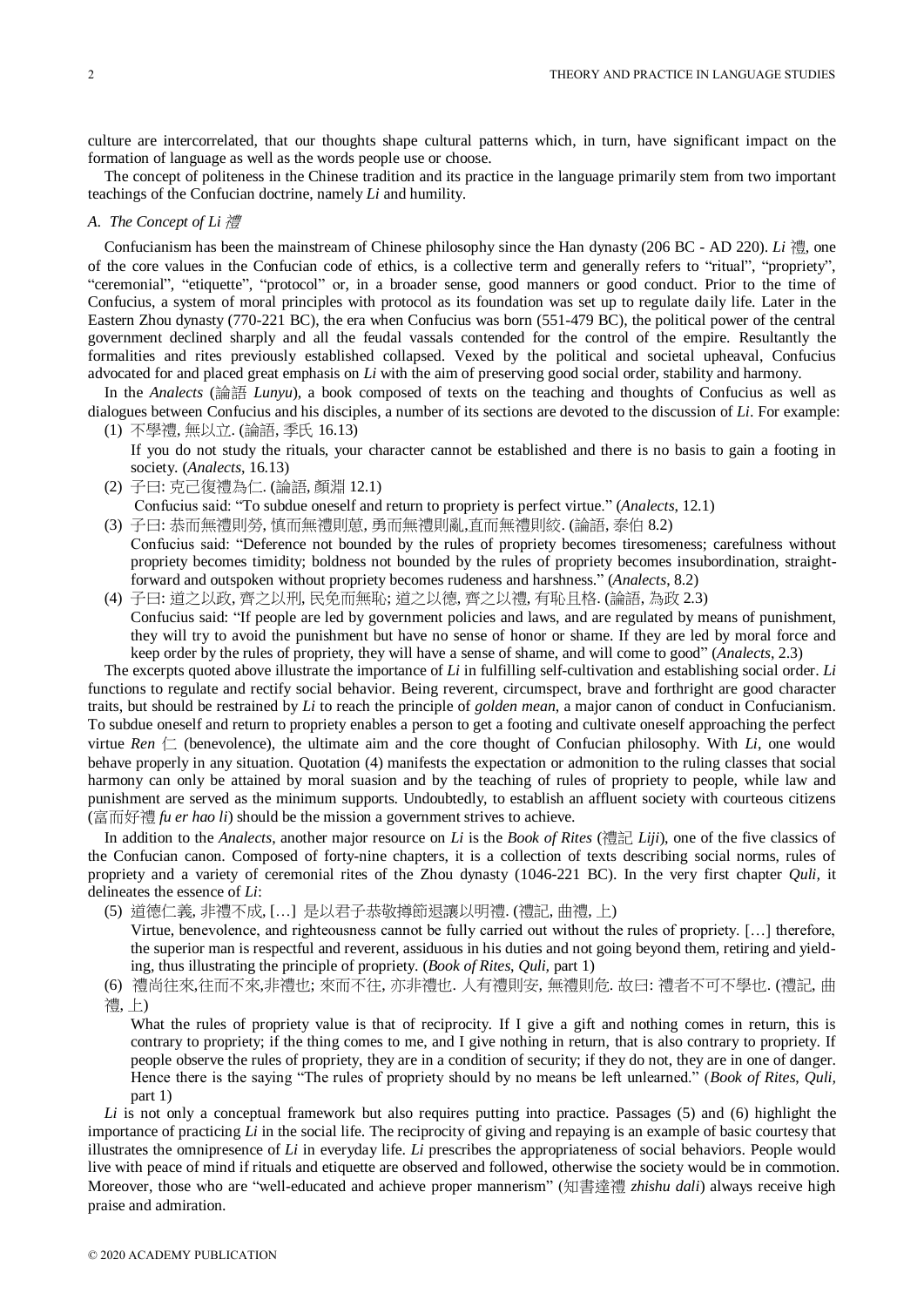#### *B. The Notion of Humility*

Along with the concept of *Li*, humility is a distinct behavioral quality expected in social interaction. From the Western standpoint, humble and self-effacing behavior tends to be viewed as withdrawn or lacking self-confidence. While it might somewhat disguise one's true intention, humility or modesty is regarded as a virtue that has long been celebrated in the Chinese culture. Citation (7) from the *Book of Rites* clearly exemplifies the linkage between *Li*, deference and humbleness, that politeness can be achieved by disparaging oneself and elevating the other. It hence established the foremost principle of courteous speech in Chinese.

```
(7) 夫禮者, 自卑而尊人 (禮記, 曲禮上)
```
- *Li* is seen in humbling one's self and giving honor to others. (*Book of Rites*, *Quli,* part 1)
- (8) 子曰: 君子義以為質, 禮以行之, 孫以出之, 信以成之. (論語, 衛靈公 15.18)
	- Confucius said: "A true gentleman is one who takes righteousness as the foundation, acts according to the rules of propriety, brings it forth in humility, and accomplishes it with sincerity. (*Analects*, 15.18)

Citation (8) outlines in what manner a virtuous true gentleman should behave, which includes rules of propriety and humility. Chinese people are taught to be modest from early childhood and trust that modesty is a virtue. Aphorisms such as "complacency leads to failure, modesty brings benefit" (滿招損謙受益 *man zhao sun, qian shou yi*) and "a greedy and complacent person will be harmed, a humble person will be blessed" (貪滿者多損謙卑者多福 *Tanman zhe duo sun, qianbei zhe duo fu*), all advocate the merit of humbling oneself. Humbleness does not imply incompetence or lacking ambition, and a "modest gentleman" (謙謙君子 *qianqian junzi*) is always extolled in the Chinese society.

While Western cultures have different expectations, it is not surprising to witness Chinese people deny or make modest remarks in the first place when receiving compliments, as staying humble or being self-effacing is the golden rule in social interactions. The idea of denigrating or belittling oneself and elevating the other sets up a convention of polite speech in the Chinese language ever since early times, and the influence continues to exist in contemporary Chinese.

#### III. LINGUISTIC POLITENESS IN IMPERIAL TIMES

Given that the traditional Chinese culture values and endorses propriety and humbleness, an extended and complex inventory of polite lexicon has been developed accordingly.

The time of Confucius was a period of turmoil and conflict. Because the established social system proved to be inadequate, Confucius laid stress on the role of *Li* and its associated rituals and forms with the hope of restoring the social order and inner quality of people. As a matter of course, this appeal was reflected in the language people used, and words or expressions in response to such thoughts were to evolve.

By and large, the societal structure of imperial China followed a patriarchal-based hierarchical system. The social standings of rulers and subjects, nobles and commoners, parents and children, men and women, were reinforced. Specific terms of address were employed verbally or in writing to differentiate social status, superiority and inferiority, or seniority in age and generation. Respect and humble terms were used widely as a basic form of communication.

The late imperial vernacular narratives serve as good resources for exploring pre-modern polite terms of address<sup>1</sup>. For example, in officialdom, the person who holding a lower official post addressed the superior *daren* (lit. 'big person'; your honor) and referred to himself as *xiaguan* ('lowly official') or *beizhi* ('inferior post'). In the courtroom, commoners disparaged themselves as *xiaoren* ('small person'), *xiaomin* ('little fellow'), or *caomin* ('straw fellow') to designate themselves as worthless. In the house, servants addressed their master as *laoye* ('senior master') and female servants referred themselves as *nubi* ('slave maid'). In business, *keguan* ('guest official') was the polite term used by waiters to address clientele in a restaurant.

Starting from the First Emperor of the Qin dynasty (221-206 BC), *zhen* was the self-reference term exclusively used by the emperor, though it could be used by anyone before his time. However, although emperors had the utmost power and authority, they might humbly refer to themselves as *guaren* ('solitary person') or *gu* ('lonely') to display humility and virtue. In a sense, the emperor was truly a "lonesome" man. The term *weichen* ('diminutive official') was the selfreference word used by officials in front of the emperor. In the last dynasty of Qing, *nucai* ('slave person') was a selfreference used by eunuchs, or by low-ranking officials when they were received by the emperor.

In the old times, the status of women was inferior to men. The concept that "female is subordinate to male" and "wife is subordinate to husband" was entrenched in the mind of common people. Despite the fact that the family structure of ancient China was once a matriarchal system, men were traditionally considered the heads of household. The subordinate status of women to men was developed progressively as Confucianism flourished, especially when the Neo-Confucianism came into being in the Song dynasty (960-1279 AD). It promoted the idea of the division of labor between men's duties outside and women's duties at home, and encouraged feminine virtues, such as obedience, quietness, good manners, etc. The distinction of the social standing between husband and wife is revealed by examining the terms of address. For example, the wife of a government official addressed her husband dutifully as *guanren*

1

<sup>1</sup> Linguistic corpus for pre-modern Chinese, Center for Chinese Linguistics PKU, 北京大學中國語言學研究中心, 古代漢語資料庫, http://ccl.pku.edu.cn:8080/ccl\_corpus/index.jsp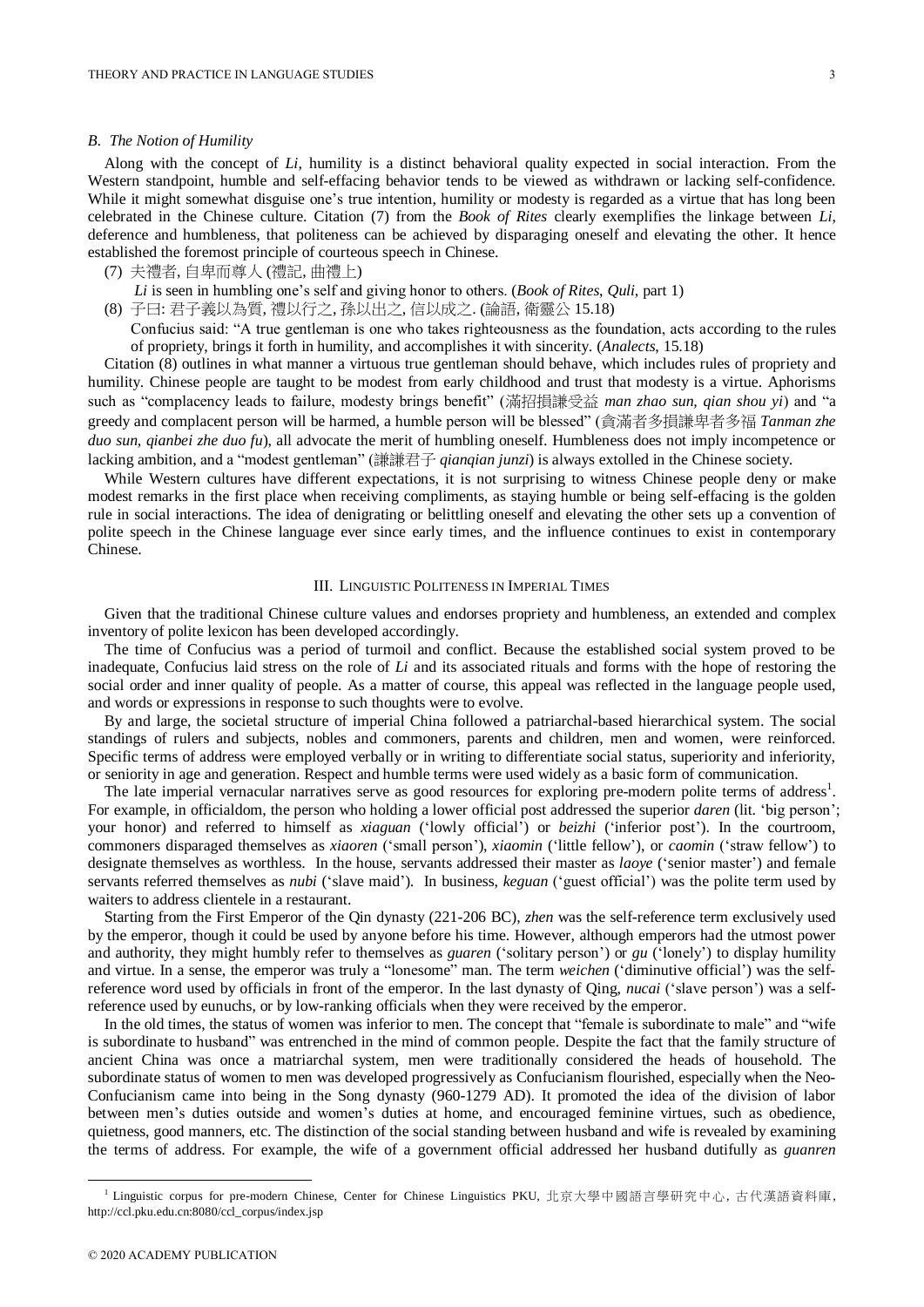('official person') or *laoye* ('old master'); and the wife might refer herself humbly as *jianqie* (lit. 'despised wife'; this worthless wife). The husband used self-derogatory expressions such as *jiannei* (lit. 'despised inside'; my humble wife) or *zhuojing* ('clumsy wife') to refer to his own wife when engaged in conversation with others.

In the wake of the end of imperial China in 1911 and the occurrence of the May Fourth Movement in 1919, a patriotic as well as an anti-tradition social movement led by the social elite, submissive or servile terms were banned and abandoned. These old terms, however, can still be heard in cinematic productions and television drama series when they are set in imperial times.

Although the examples presented above are fairly limited and represent merely a small portion of the entire inventory, they display the patterns of polite expressions of the old times. As it turns out, a large quantity of related expressions was preserved and has carried forward into present-day Chinese. An analysis of polite lexicon is presented in the following section.

#### IV. LINGUISTIC POLITENESS IN MODERN CHINESE

Polite speech is an indispensable component in many languages, so as to maintain an agreeable atmosphere and foster good interpersonal connection. In terms of linguistic structure, it can be manifested on the syntactic, morphosyntactic, or lexical level. The choice of formal versus informal form of the second person pronoun to indicate politeness is a common feature in many Indo-European languages, such as sie/du in German, usted/tu in Spanish, or vous/tu in French. Modern English, instead of having an alternate second person pronoun, uses modal auxiliary verbs (would/could/should /may…) to convey civility. On the other hand, some Asian languages such as Japanese and Korean consist of relatively complex honorific system of speech; honorific morphemes are agglutinated to verbs, nouns, or pronouns to signify formality, intimacy, social standing or social context.

Chinese is a semantically-oriented language; it does not have schemes of conjugation or inflections. Grounded on the notion of "elevating the others" and "disparaging oneself", Chinese language has developed a rich inventory of lexicon pertaining to denoting politeness, respect, or decorum in formal speech or writing. In general, polite expressions in Chinese can be classified into the following four major categories: honorifics, humble language, courteous speech, and euphemisms.

#### *A. Honorifics*

The use of honorifics is the direct way of showing respect by elevating the standing of addressee or the referent in relation to the recipient. In English, although there are few honorifics (e.g. sir, ma'am), certain words are expected to be used at specific times; for instance, "Your Honor" in the courtroom, "Your Excellency" in diplomatic circles, "Your Highness" to certain royal persons, "Your Majesty" in the presence of a king or queen.

There is a Chinese saying: "One who respects others is constantly respected by them." (敬人者人恆敬之 *jing ren zhe ren heng jing zhi*, *Mengzi* 孟子*, Lilou*, part 2). To treat people with respect is reciprocal and it is believed that no one could complain about excessive politeness (禮多人不怪 *Li duo ren bu guai*).

Generally, the Chinese honorifics can be grouped into noun phrases and verbal phrases.

#### **Noun Phrases**

In lieu of the regular second person singular pronoun *ni* (you), *nin* is the polite form in modern Chinese to address the recipient. It is interesting to note that people of Beijing are likely to use *nin* more often than people in other parts of China. In addition to the regular titles of *taitai* (Mrs.) and *xiaojie* (Miss), *nüshi* (lady) is the polite and respectful term to address females. To those with high social ranks, *furen* (Madame) is the proper word to be adopted on formal occasions, such as *zhongtong furen* ('Mrs. President', the First Lady). *Gexia* (Your Excellency) is usually used to address prominent political figures such as the president or diplomats in the circle of foreign affairs.

Adjectival morphemes such as *gui* 貴, *ling* 令, *xian* 賢, gao 高 are adopted as prefixes to form a majority of honorific compound words signifying "honorable", "esteemed", or "respectful".

The word *gui* 貴 itself has the meaning of "expensive" or "precious". It denotes "your distinguished" or "your honorable" when used as a polite prefix. Words with this morpheme generally appear on occasions dealing with formality such as in business or foreign affairs. Common expressions include: *guiguo* (your country), *guiguo renmin* (your country's people), *guigongsi* (your company), *guixiao* (your school), *guifu* (your residence), *guichu* (your place), *guiti* (your body), *guikan* (your magazine), *guibao* (your newspaper), *guibin* (VIP), *guike* (honored guest), etc. *Gui jiazhang* (dear parents) and *gui zidi* (your children) are the terms to be used in correspondence to parents from the school official.

As a social convention, Chinese people have an inclination to address each other by profession or job title in public or official situations, particularly the first time people meet. The interrogative phrase of "*guixing?*" ('your honorable family name?') serves the purpose of politely asking one's surname, so that all interlocutors in the conversation are able to address one another in a mannerly way, such as *Li jingli* (manager Li), *Wang zhuren* (director Wang), or *Liu jiaoshou* (professor Liu). The phrase "*guigeng?*" ('honorable age') is a polite request to ask one's age. When in an office setting, the receptionist may possibly ask the visitor "*Nin you he guigan?*" (lit. 'you have what honored business?'; what brings you here?) to identify the purpose of one's visit. At times, people might tease someone who is forgetful by saying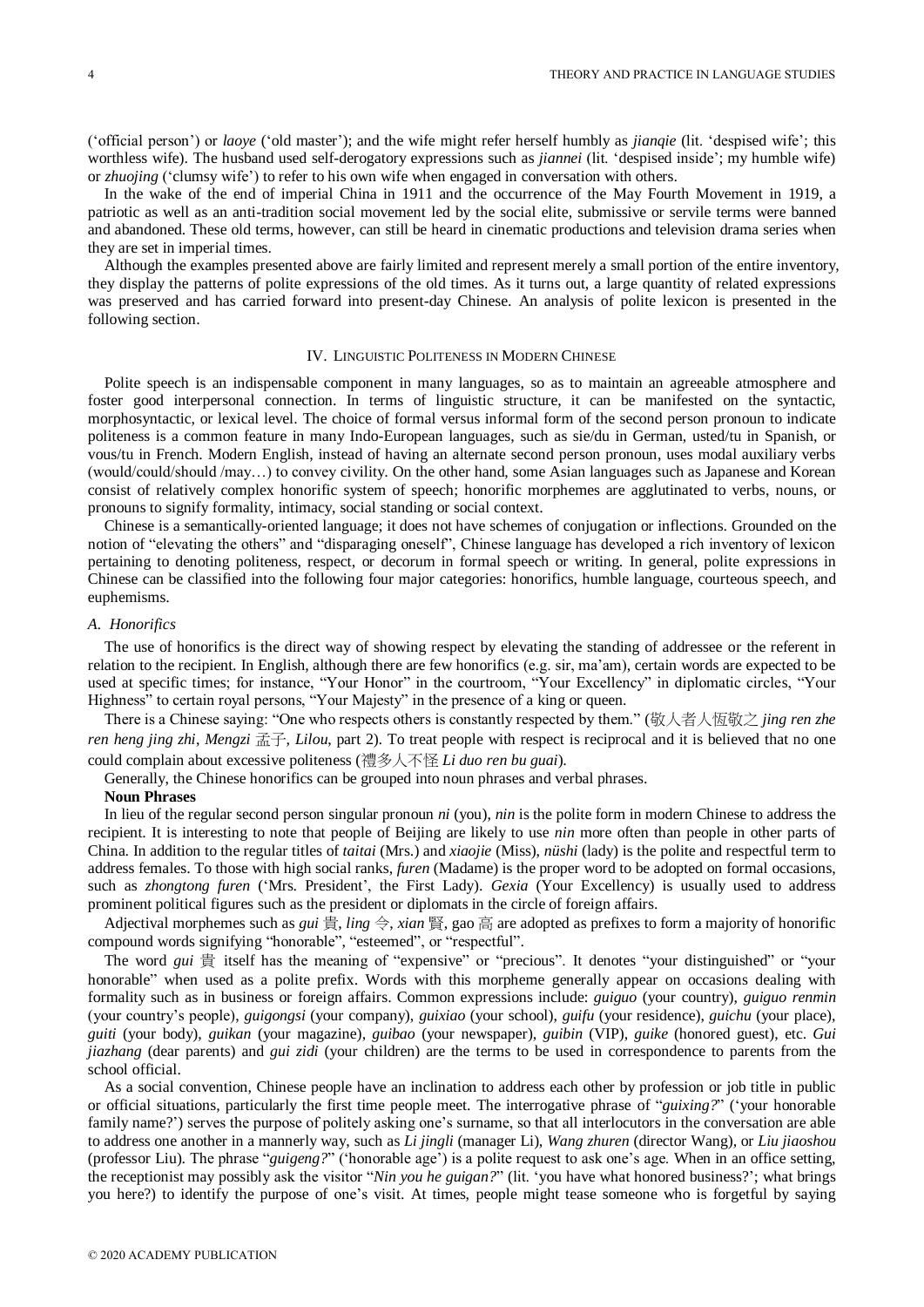"*guiren duo wang shi*" (lit. 'honored person far more forgets things'). It implies that this person, just like a high-ranking person, is apt to be forgetful because of so many things drawing the attention.

The morpheme *ling*  $\Leftrightarrow$  has a definition of "good" or "excellent" when functioning as an adjective. It serves as a major honorific prefix to form appellations in reference to the addressee's family members, denoting "your graceful". For example, *lingzun* is the courteous substitute for the regular phrase "*ni fuqin"* (your father). Other similar words include *lingtang* (your mother), *linglang* (your son), *lingai* (your daughter), *lingxiong* (your elder brother), *lingjie* (your elder sisiter), *lingmei* (your younger sister), *lingdi* (your younger brother), *lingqin* (your relative).

*Xian* 賢 (capable, talented, virtuous) is also a morpheme functioning as a prefix to construct appellative honorifics. However, it is generally used when addressing those who are junior in either age or generation than the speaker, and is said with a sense of praise and approval. For example, *xiandi* (you virtuous younger brother), *xianmei* (you virtuous younger sister), *xiankunzhong* (you and your brother) are the terms of address to those who are younger than the speaker. In this case, the use of *di* (younger brother) or *mei* (younger sister) suggests the intimacy between the speaker and addressee, though there is no blood relation between them. This linguistic characteristic demonstrates an important cultural phenomenon in that Chinese people have a preference for treating friends or acquaintances as family members. Hence, it is a general practice to address non-relatives with terms of kinship. Addressing others with kinship terms such as *dage* (elder brother), *dajie* (elder sister), *ayi* (aunt) or *shushu* (uncle) is acknowledged as a means of showing politeness in the Chinese society. This prefix *xian* may also be used, mostly in writing rather than face-to-face communication, to refer to one's own relatives other than immediate family members, such as *xianxu* for one's own son-in-law and *xianzhi* for one's nephew.

In contrast with *xian*, *zun* 尊 (honorable, esteemed) more often than not is used courteously to refer to one with senior status, such as *zunjia* (your esteemed self), *zunweng* (your esteemed father), *zunzu* (your esteemed grandfather), *zun furen* (your esteemed wife). However, the phrase "*zunxing daming*?" (lit. 'esteemed surname and big first name') is a polite and formal way to inquire one's full name, but is not limited to seniors. While being "old" implies negative connotation of useless or weak, "old" to some extent denotes experienced or knowledgeable. Elders are viewed as a source of wisdom and to respect the aged is a tradition in the Chinese culture. Thus, to address someone with a surname followed by *lao* 老 (old), such as "Zhang lao" or "Wang lao", is also regarded as expressing esteem.

Some honorific expressions other than appellative terms contain the morpheme *gao* 高 (high, tall). For instance, *gaojian* refers to "your esteemed opinion or advice"; using *gaojiu* ('high employment') in the question "*zai nar gaojiu?*" to ask where one works; using *gaoshou* ('high age') in the interrogative phrase "*jinnian gaoshou?*" to ask the age of elders; *gaozu* (lit. 'high feet') is the word in reference to one's brilliant students; *gaoshou* (lit. 'high hand') refers to someone who is an expert or a master in a certain field.

*Fu* 府 (mansion) is a word to name the residence of high officials or eminent figures, such as *zhongtongfu* (presidential hall). *Fushang* is the polite term referring to either "your house, your family" or to ask one's hometown as in the question "*fushang nali*?" (Where is your hometown?). The phrase of "*daofu fuwu"* ('go to your house to serve') can be found in flyers or advertisements to promote the offering of in-house service.

Emphasis on the family is a key aspect of Chinese culture and family plays a significant role in an individual's life. The Chinese language has evolved a complex system of kinship appellations as every family relation has a specific term. As mentioned earlier, this familial concept has been extended to the outside members in that people tend to address non-relatives with terms of family relation. For instance, children are taught to address parents' friends as *ayi* (aunt) for females, *shushu/bobo* (uncle) for males, or *yeye* (grandpa) and *nainai* (grandma) for seniors. This pattern of address may also be applied to those with whom we are not acquainted. For instance, a salesperson might address an older female customer as "*ayi*" (aunt) to show politeness. Although these titles of blood relation are not considered as honorifics, it is the act and attitude of showing respect or intimacy.

Other miscellaneous but commonly used polite expressions include words such as *baojuan* (lit. 'treasure family members'; your family members); *baohao* (lit. 'treasure store'; your shop or store), *dazuo* (lit. 'big work'; your writings or literary work). *Xianjin* (lit. 'first advanced'; predecessors) is the courteous word adopted when addressing those who are senior in age or standing to honor their experience or length of service.

#### **Verbal Phrases**

A number of honorific verbal compound words are composed of, but not limited to, morphemes such as *gong* 恭 (respectfully), *jing* 敬 (respectfully), *feng* 奉 (with respect), *bai* 拜 (to do obeisance; to pay respect to), or *hui* 惠 (kind, gracious). All these words deliver a connotation of respectfulness when the action to be modified is carried out.

*Gongjing* is a compound word with the meaning of "respectful." When these two morphemes *gong* and *jing* are used separately to constitute other verbs, "respectful", "reverent", and "deferential" are still the core meaning. Examples of honorific verbs with the morpheme *gong* 恭 are such as *gonghou* (to respectfully wait), *gongying* (to respectfully welcome), or *gongzhu* (to respectfully wish). Either *gongqing* or *dunqing* (to respectfully invite) can be used when extending an invitation to someone with respect or cordiality. *Gongxi* means "to congratulate" or "congratulations" and the idiom "*gongxi facai*" is a common greeting which is heard during the Chinese Lunar New Year period with the meaning of "congratulations and be prosperous." In terms of *jing 敬*, words in common use include *jingcheng* (to present with respect), *jinggao* (to respectfully inform), *jinghe* (to congratulate with respect), *jinghou* (to wait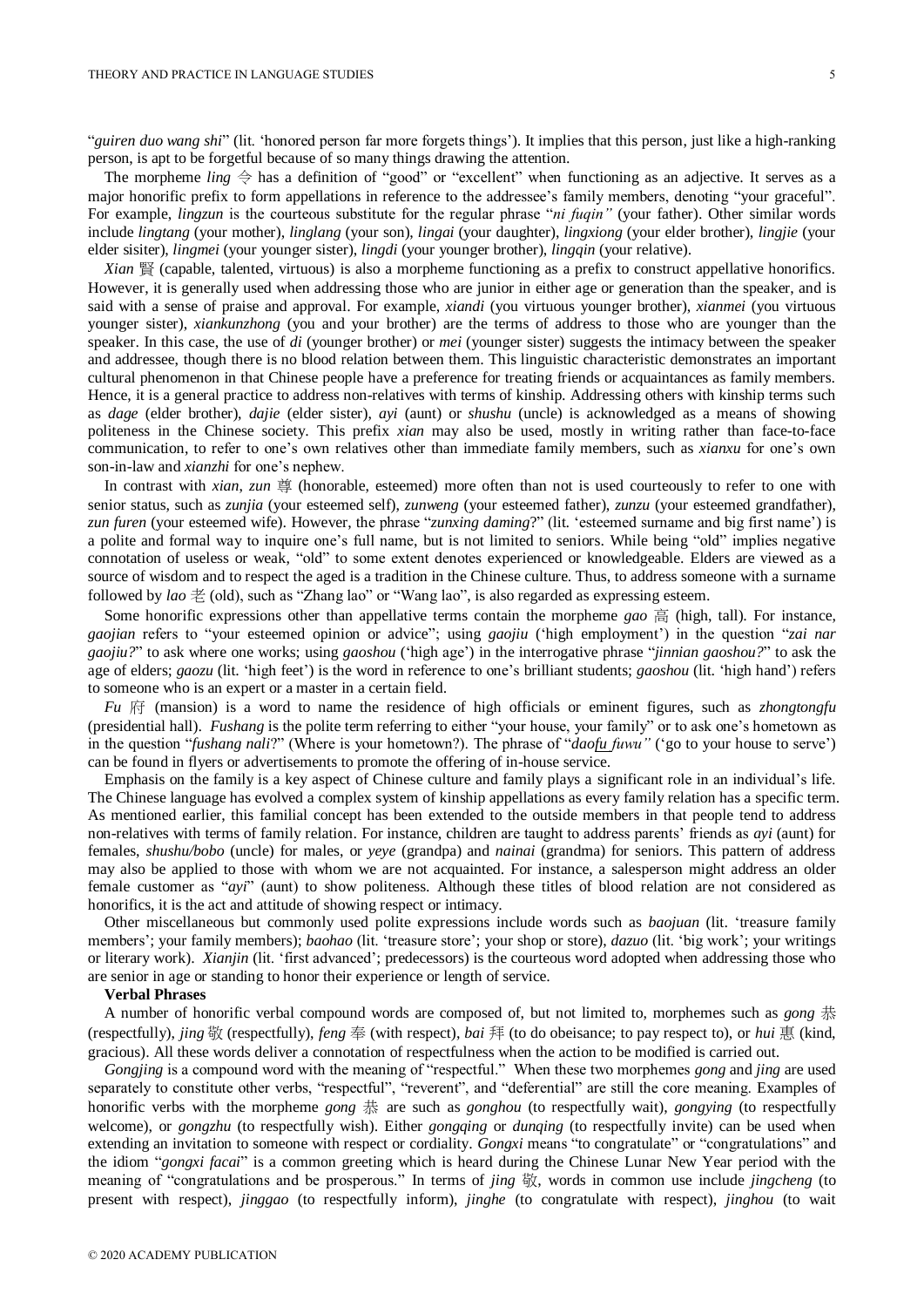respectfully). The word *jingzhu* (to respectfully wish) is a conventional phrase appearing at the end of a letter, such as the expression "*jingzhu jiankang*" (I respectfully wish you good health). Another word in ordinary use is *jingqing*  ('respectfully please') as in the phrase "*jingqing guanglin*" (your presence is cordially requested) which is a standard expression on an invitation.

Verbs with *feng* 奉 include *fenghuan* (to respectfully return), *fengquan* (May I venture to advise you to …), *fengsong* or *fengzeng* (to give away as a gift with respect). The word *fengpei* (to keep you company) is usually used in expressions "*shu bu fengpei*" (I am sorry to be unable to keep you company) and "*fengpei daodi*" (to accompany till the end). The word *fenggao* (to inform respectfully) is used to form the phrase "*wu ke fenggao*" (I have nothing to tell you; I have no comment).

The morpheme *bai* 拜 means "to do obeisance; to bow" which composes some verbs relating to paying a courtesy visit; for instance, *baifang* and *baiwang* are used for ordinary visits whereas *baihui* and *baiye* indicate formal visits in officialdom. When asking for help or a favor from others, one would use *baituo* (to entrust). *Baidu* (to read with respect) is the word to use as in the phrase "*baidu dazuo*" (respectfully peruse your work) when referring to reading someone's writing or publication.

*Huici* (to bestow graciously) or *huishi* (to kindly instruct) are compound verbs formed with the morpheme *hui* 惠 (kind, gracious). The word *huigu* (to kindly patronize my business) is typically used in the idiom of "*mingxie huigu*" (my gratitude to your patron) found in a shop or store. The word *huicun* (to kindly keep) is generally written along with autograph on the back of a photograph or on the inner page of a book in the hope that the gift can be kept as a souvenir by the recipient.

Additionally, there are many other terms of protocol used exclusively in formal letters, correspondence, or official documents. Given that the format of this kind of writing style has been simplified nowadays, most of these intricate terms seem obsolete and only those who acquire good training in traditional document writing could understand and use them in an appropriate manner.

#### *B. Humble Language*

Many appellative honorifics have counterparts in the humble form. As discussed in the previous section, being modest is a valued behavioral norm in the Chinese culture and consequently humble language is a distinctive feature in Chinese. Compared with honorifics, humble speech is the opposite way to show politeness or deference by lowering the status of one's self or the referent. The basic principle of humble language is self-depreciatory and belittling of oneself. Although the distinction between inferiority and superiority has practically been discarded in contemporary Chinese, the element of seniority is still observed.

Instead of using the regular first person pronoun *wo* (I), the speaker may use a humble term at the speaker's own discretion to refer to him/herself either verbally or in writing. The choice of a proper self-depreciatory term depends on the relative personal relationship with the addressee. In front of the senior generation, *wanbei* ('later-generation') or *wansheng* ('the later-born one') can be adopted to refer to oneself. Typically, a self-humbling term would not be applied when addressing one's social equals or same generation. Yet, *zaixia* (lit. 'be lower'; beneath you) is an alternative when it is appropriate, as in the polite and modest phrase "*zaixia bucai*" when humbly referring to oneself without talent or capability. At times the terms *yuxiong* ('foolish elder brother') or *yudi* ('foolish younger brother') may be used among males to refer to oneself in formal writing when addressing a friend of the same generation, since it is not uncommon that intimate friends treat each other as brothers. When presenting one's own opinion, *zhuojian* ('my poor opinion'), *qianjian* ('my shallow view') or *yujian* ('my stupid opinion') are the appropriate words to use. When mentioning one's own publication, one would humbly refer to it by the word of *zhuozuo* ('my poor writings').

In contrast to the honorific prefix *ling* 令, either *jia* 家 (house, family, home) or *she* 舍 (house) are used as selfdepreciatory prefixes when one's own family members are mentioned. Examples are such as: *jiafu* (my father), *jiamu* (my mother), *jiajie* (my elder sister), *jiaxiong* (my elder brother), *shemei* (my younger sister), *shedi* (my younger brother). Different words are also used to refer to other family members such as one's husband, wife, or children; for instance, *waizi* ('the outside person') for "my husband"; *neizi* or *neiren* ('the inside person') for "my wife"; *xiaoer* ('little son') or *quanzi* (lit. 'dog son') for "my son"; and *xiaonü*('little daughter') for "my daughter". The morpheme *she* 舍 forms compound words referring to one's own residence such as *hanshe* ('cold and shabby house') and *shexia* (lit. 'house down'), which are in contrast with the honorific word *fushang* (lit. 'mansion up').

The morpheme *bi* 敝, with the meaning of "worn-out, broken, tattered", is a self-depreciatory prefix denoting "my" or "our" in contrast to the honorific morpheme *gui* 貴. For example: *biguo* (my country) versus *guiguo*, *bigongsi* (my company) versus *guigongsi*, *bixiao* (my school) versus *guixiao*. In the previous section, the courteous way of asking one's surname is *guixing*, whereas *bixing* is the humble way to respond or introduce one's own surname, such as "*bixing Li*" (my 'humble' surname is Li).

Other than these compound words, there are some useful and frequently heard self-effacing phrases or idioms. It is a common practice and social convention that the response to a compliment or ovation received is "*bugandang"* (I don't deserve it), "*guojiang"* (you overpraise me), or an informal colloquial phrase "*nali, nali*" (lit. 'where, where'; you flatter me). When a person is asked or urged to perform impromptu in the presence of the public, one would humbly say "*xianchou"* (lit, 'to show ugliness') to indicate what he or she will present is of poor quality. "*Paozhuan yinyu*" (lit. 'to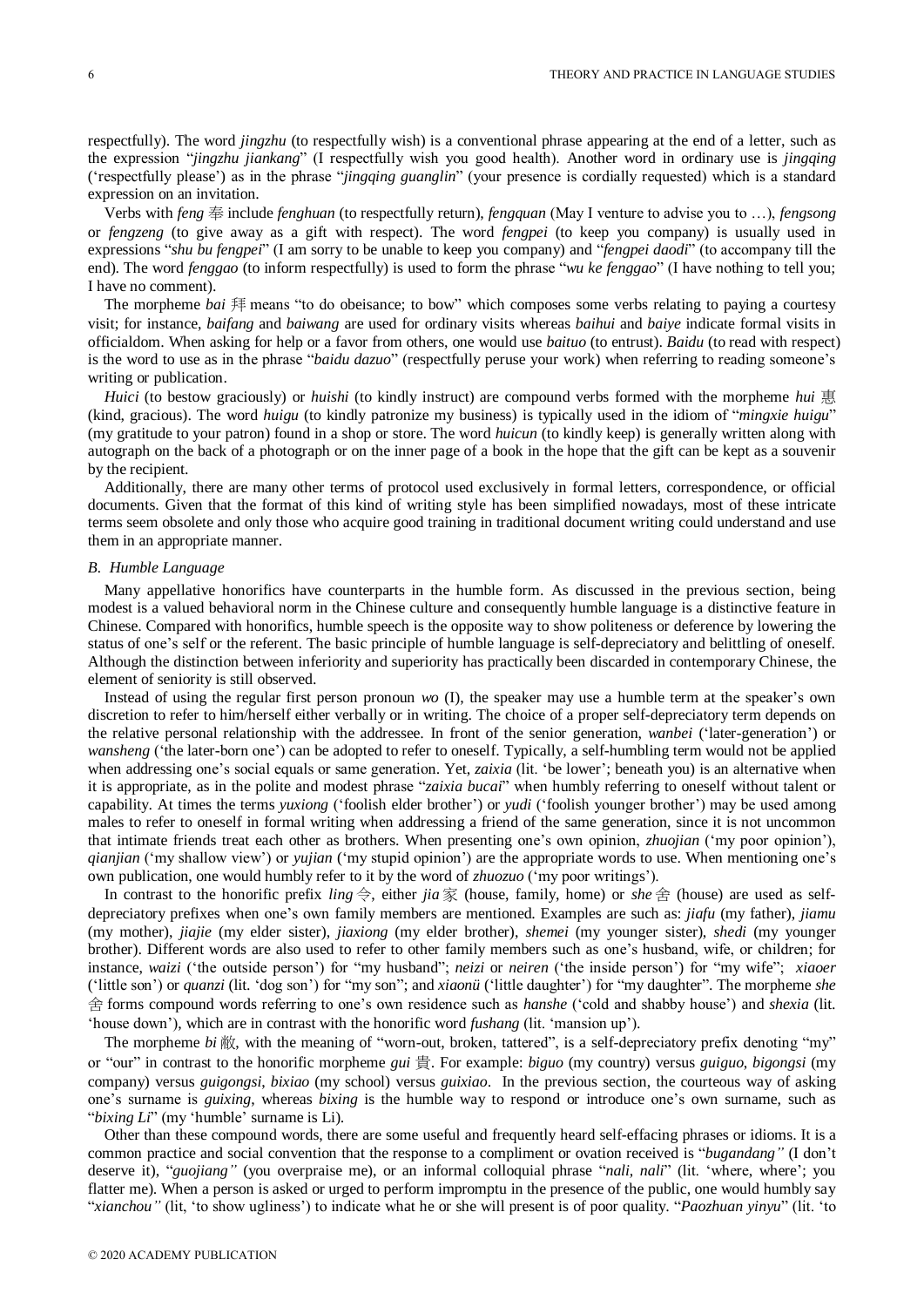throw a brick in order to get a piece of jade in return') is a humble expression that compares oneself or one's good deeds to a worthless brick and hope others as precious jade may follow or more help would be anticipated. The idiom "*xiao quanma zhilao"* (lit. 'to offer the labor of a dog or a horse') likens oneself to a loyal dog or horse to express one's loyalty when working for someone. It is similar to another phrase "*jin mainbo zhili*" (lit. 'to exhaust soft-thin strength') that one would do one's best to serve even with feeble strength or limited power.

Although the use of humble language may seem excessive at times, it does not imply subordination or inferiority, nor does it involve self-criticism.

#### *C. Courteous Speech*

The use of courteous expressions is to be perceived as well-bred and less abrasive or intrusive. People exchange polite expressions on either formal or informal occasions to show good manners, self-discipline, or self-cultivation, as well as to maintain harmonious human relationships. In addition to the general courteous expressions such as "thank you", "sorry", "excuse me", "please", "welcome", "may I ask…" and so forth, there are many other phrases to be used subject to the context. The following are some examples.

When people first meet at a social event, they would exchange greetings by saying "*xinghui*" (lit. 'lucky meet', my pleasure to meet you), "*jiuyang"* (lit. 'long admired'; I have admired you for a long time), or "*qing zhijiao"* ('please give advice') when presenting a business card. If one needs to leave in the middle of a gathering, one would say "*shipei*" (lit. 'lose company') to excuse oneself for not being able to keep you company. "*Xinling*" (lit. 'heart accept') is the word to appreciate the offer of service or a gift while declining it.

When inviting guests to have a meal at home, the host might say "*mei shenme cai*" (there is not much food) despite plentiful dishes on the table. To show hospitality, the host would urge the guest to eat more by saying "*duochi yidian, biekeqi*" (eat more, don't stand on ceremony). If one needs to leave early during the meal, "*manyong*" ('slowly eat') is the phrase to tell the rest to take the time to enjoy the meal. In order to show politeness, it is a general practice that the host walks guests to the main gate when seeing them off. In this case, the guest may say "*qing liubu*" ('please keep your step') to tell the host do not need to accompany further. In reply, the host would say "*manzou*" ('slowly walk') which functions the same as "drive safely" in English.

There are other courteous expressions used in everyday life. *Tuofu* (lit. 'by your fortunate') is a thankful expression in reply to being congratulated on a success or a narrow escape, for instance, that it is a result of the other person's blessing. *Laojia* (lit. 'to labor you') or "*buhao yisi*" (to feel embarrassed) are grateful expressions when one feels sorry to trouble someone to do something. *Shangguang* (lit. 'give light') means to honor one with one's gracious presence at a social event, as in the sentence "*ganxie ninde shangguang*" (thank you for your presence). The phrase "*jingbei feizhuo*" ('respectfully prepare little food and wine'), a standard expression always shown on a banquet invitation, is a combination of an honorific verb *jingbei* (respectfully prepare) and a humble noun *feizhuo* (a meager feast).

#### *D. Euphemisms*

Every culture has its taboos or things forbidden or unacceptable, which should be avoided. For instance, it was an old custom in imperial China to avoid mentioning the names of emperors or ancestors either in speech or in writing so as to show respect to them. Likewise, in modern time there are situations where people try to avoid bringing discomfort or embarrassment to others by using tactful or elusive words to replace words with taboo.

The use of euphemistic language is a rhetorical tactic which offers indirect and less blunt expressions for something thought to be unpleasant or offensive. One good example of this is with reference to "death". "Death" is a sensitive issue lots of people do not want to face or talk about. In English, alternatives for "to die" could be "pass away', "deceased", "rest in peace", "breathe one's last breath", "meet one's end", or others. Similarly, instead of saying "*si*" (to die) directly, there are a number of euphemisms in Chinese denoting one's passing away. In addition to those commonly used words such as *shishi* ('pass the world'), *qushi* ('gone the world') and *guoshi* ('pass this world'), there are more refined words such as: *lishi* (leave this world) *xieshi* (decline this world), *cishi* (farewell to this world), *bainian* (lit. 'a hundred years'), *zuogu* ('to be ancient'), *shouzhong* ('life span ends'), *xianshi* ('to be immortal'), *changmian*  ('long sleep'), *wangsheng* ('toward born'), *guitian* ('return to heaven'), *sashou* ('release hands'), *anxi* ('peacefully rest'), or *jian yanwang* ('to see the king of Hell, Yama'). Buddhist terms for the death of monks or nuns include *yuanji* ('complete silence'), *zuohua* ('sit and change'), *guixi* ('return to the west'), *niepan* (nirvana), etc. If a person dies in childhood or at childbirth, it is called *yaozhe* (lit. 'young bend'); if one dies for one's country, it is called *juanqu*  ('donate body'); *xunzhi* ('die for post') is the term for when one dies on one's job; if a person is killed in action, *zhenwang* ('battlefield die') is the proper word. The phrase "*zou le*" ('is gone') is probably the most common and simple way to inform people of someone's death.

Chinese people adopt softer or ingratiating words to replace things related to death or a funeral. For example, instead of saying "*mudi*" ('tomb lot, grave lot'), *fudi* ('blessing lot') is a more pleasant word to use because it is considered bad luck and will bring misfortune if selling "mudi" instead of "fudi", especially to elders. *Shoucai* ('longevity material') is a substitute for *guancai* (coffin), and *shouyi* ('longevity clothes') is a suitable word for shroud. In the hospital, *taipingjian* ('peaceful room') is substituted for mortuary, and *dati* (lit. 'big body') is a less harsh word for *shiti* (corpse).

Compared with Western cultures, Chinese culture is relatively conservative and reserved. Thus, linguistic avoidance is undoubtedly applied to words relating to sexual affairs, given that it is a breach of morality or offends public decency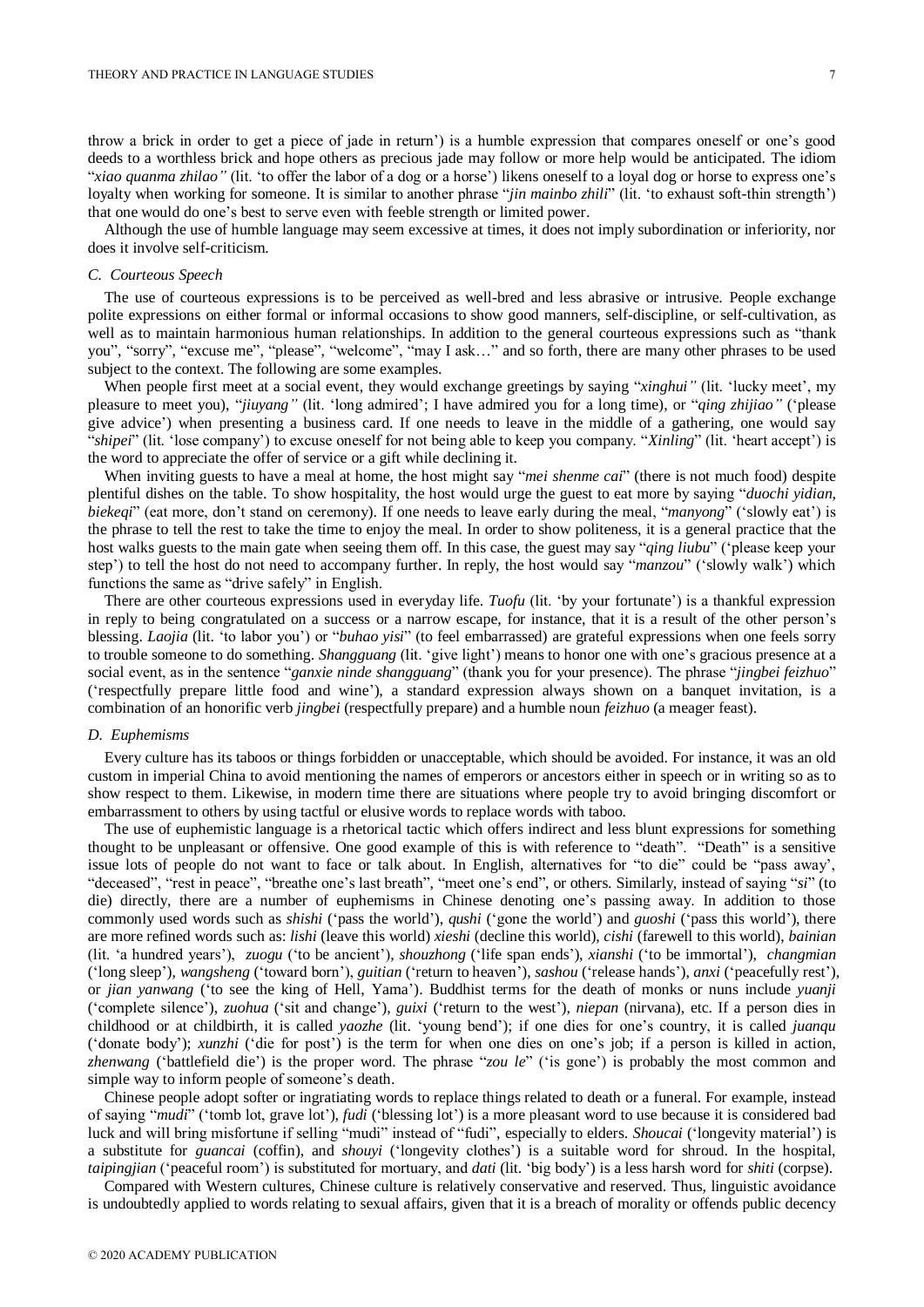to talk about sexual issues bluntly. For example, except for medical purposes, people use *xiati* ('lower body') to refer to sexual organs and use *fangshi* ('bedroom matter') or other subtle words when mentioning the sexual life between husband and wife. If an unmarried couple engages in sexual behavior, people would say "*fasheng guanxi*" ('relations happened'). *Tongzhi* ('comrade') is a contemporary euphemism for homosexuals or LGBTs in Chinese-speaking societies, and "*duanxiu zhipi"* (lit. 'broken sleeve inclination') is an idiom that depicts male homosexuality which is derived from a historical story in the Han dynasty.

Furthermore, one thing worth noting is that colors may signify specific connotations in contemporary Chinese. The color yellow (*huangse*) is associated with pornography, such as "*huangse dianying*" (pornographic movies), "*huangse shukan*" (pornographic books and periodicals) or "*huangse xiaohua*" (pornographic jokes). The color green is generally positive except that "a green hat" has a derogatory implication. When a man is said to be "wearing a green hat", it implies that his wife is having an extramarital affair.

#### V. LINGUISTIC POLITENESS IN CHINA AFTER 1949

After four years of civil war following the eight years of Japanese invasion, China split into two political bodies and the Chinese Communist Party took over the regime on the mainland in 1949. Led by the ideology of Marxism and ruled by the dictatorship of proletariat, one of the main missions of this so-called "New China" was to establish a new value system and social norms. A series of political campaigns and societal reforms were launched to denounce traditional culture, mainly the Confucian thoughts and ideals. During the decade-long notorious Cultural Revolution (1966-1976), the movement of destroying the "Four Olds", namely old thinking, old customs, old culture and old tradition, was executed by the Red Guards all over China. Moreover, the idea of "equality" advocated by the Communist party eliminated the boundary of long-standing hierarchical social class. Since everyone is theoretically with equal standing, excessive ceremony or politeness would be redundant and unnecessary. Consequently, the traditional norms of decorum and gracious speech were thus devastated since they were representatives of the old world, and were considered anachronistic as well as in contradiction to the ideology of communism.

One practice of anti-tradition was exemplified in the system of terms of address (Pan & K ád ár, 2011). Regardless of formal or informal, the standard title was replaced by a universal and unisex term of *tongzhi* ('comrade'), and the word *airen* ('lover') was adopted to refer to one's spouse in place of "wife" or "husband". What we think of as ordinary terms of address, such as *taitai* (Mrs.) and *xiaojie* (Miss), were prohibited because these were words used by the inferior to address the family members of the master in the old times, and thus viewed as a product of bourgeoisie and had pernicious influence on the people and society. On the other hand, the slogan of "women hold up half the sky" manifested the important role played by the female and did advance the social status of women.

Everyday polite expressions such as "please", "thank you", "sorry", "excuse me" were not practiced in regular social interactions. This lack of politeness could easily be perceived as rudeness from the perspective of outsiders. It is unfortunate that the time-honored Chinese morals and linguistic politeness were cast away as rubbish for several decades in mainland China. Nonetheless, they have been well-preserved in the Chinese communities outside the Mainland, mainly in Taiwan.

The Cultural Revolution was a catastrophic decade for China because of its tremendous detriment to the Chinese cultural heritage. It was not until China opened up their doors to the world in the 1980s, following the practice of the "Reform and Open-Up" policy, did they realize that it was pressing to educate their people to be "civilized" again by the "cultural renaissance" of the ethic codes of the Confucian teachings and their tradition of civility. However, due to unfamiliarity with the correct usage of polite terms, misuse of honorifics is unavoidable. People tend to use the honorific *furen* in reference to one's own wife, or use *fushang* to refer to one's own residence. Although inadvertent mistakes happen, it is encouraging to witness that propriety and polite speech have gradually been picked up and their use has come back into people's daily lives.

#### VI. CONCLUSION

The present study examines the cultural foundations, primarily derived from the teachings of Confucianism, and provides, through examples, an overview of polite speech in modern Chinese at the lexical level. Compared with other languages, Chinese has developed a fairly complex lexical inventory with reference to expressing politeness and deference in formal discourse and writing. The complexity of linguistic politeness manifests the importance of propriety and protocol in Chinese society. This paper also gives a brief but comprehensive account of the development of polite speech from a historical perspective.

Language and culture are so closely correlated that what people think and believe will reflect in their language and, in turn, reveal aspects of their culture. China has a long tradition of putting emphasis on rites and decorum, and showing politeness and respect by elevating the other or disparaging one's self has been an ordinary linguistic practice in accordance with social expectation. Thus, honorifics and humble language account for the two major components which include appellative and non-appellative terms. Most appellative honorifics have their counterparts in the humble form, and verbal honorific expressions are regularly employed in formal verbal communication and correspondence. The use